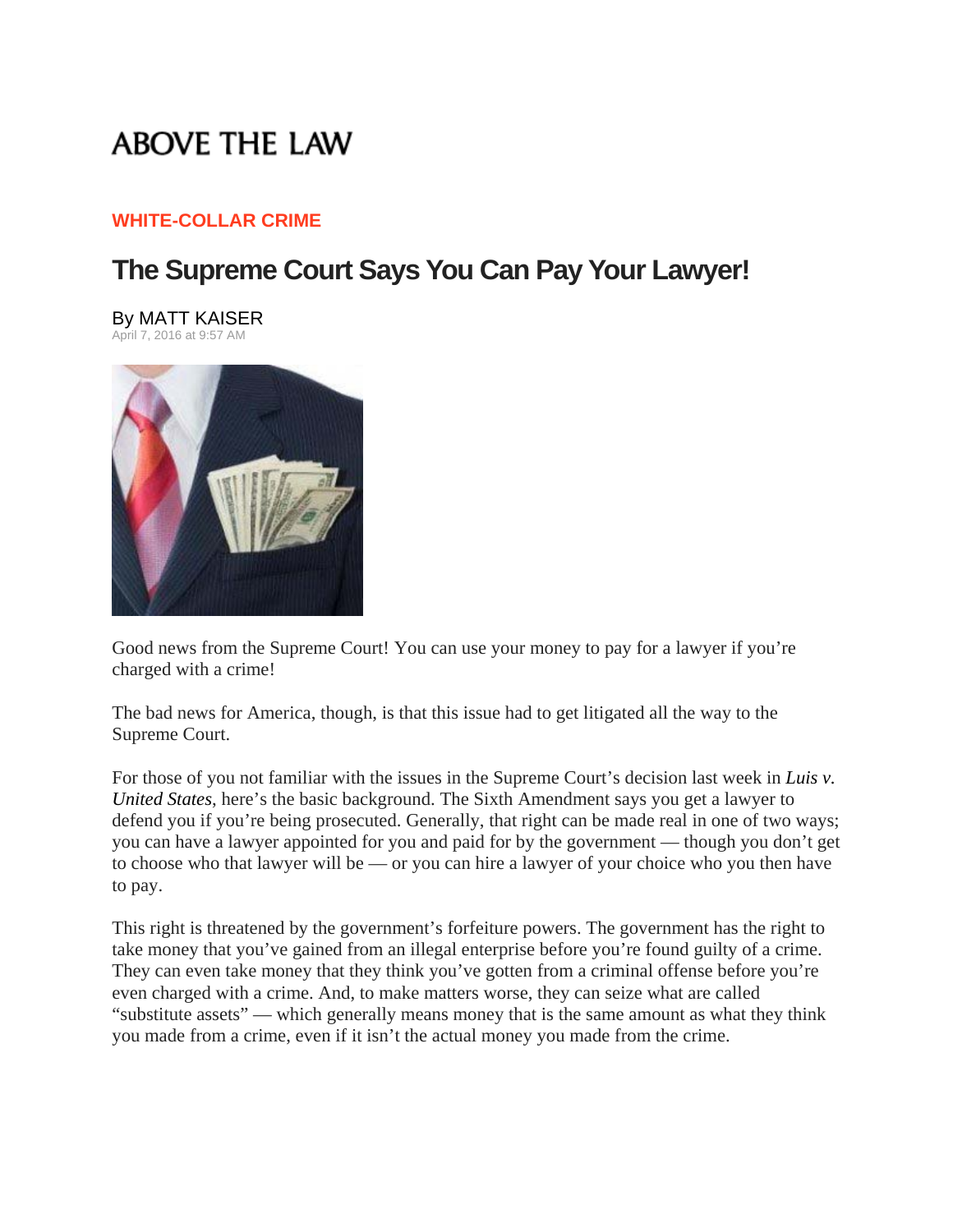Of course, if the government seizes your substitute assets and you don't have any other assets lying around to pay for a lawyer, you can see how taking this money could put a serious crimp in the Sixth Amendment's style.

Justice Breyer announced the judgment of the Court, joined by the Chief, Ginsburg, and Sotomayor. The plurality opinion notes that the government has an interest in having money forfeited and that that interest is really very important, but that there's a Constitutional right here so that right is more important than the government's interest.

Justice Thomas wrote separately in what I think is the most interesting opinion in the case, basing the holding exclusively on the Sixth Amendment's text and history.

#### Here's his opener:

The Sixth Amendment provides important limits on the Government's power to freeze a criminal defendant's forfeitable assets before trial. And. constitutional rights necessarily protect the prerequisites for their exercise. The right "to have the Assistance of Counsel," U. S. Const., Amdt. 6, thus implies the right to use lawfully owned property to pay for an attorney. Otherwise the right to counsel originally understood to protect only the right to hire counsel of choice-would be meaningless. History confirms this textual understanding. The common law limited pretrial asset restraints to tainted assets. Both this textual understanding and history establish that the Sixth Amendment prevents the Government from freezing untainted assets in order to secure a potential forfeiture. The freeze here accordingly violates the Constitution.

Perhaps more interesting, for those of us who talk to clients about forfeiture – and how aggressive the government is about it  $-$  is Thomas's discussion of the history of the use of forfeiture in England (internal quotations omitted).

An unlimited power to freeze a defendant's potentially forfeitable assets in advance of trial would eviscerate the Sixth Amendment's original meaning and purpose. At English common law, forfeiture of all real and personal property was a standard punishment for felonies. That harsh penalty never caught on in America. The First Congress banned it. But the Constitution did not. If the Government's mere expectancy of a total forfeiture upon conviction were sufficient to justify a complete pretrial asset freeze, then Congress could render the right to counsel a nullity in felony cases. That would have shocked the Framers.